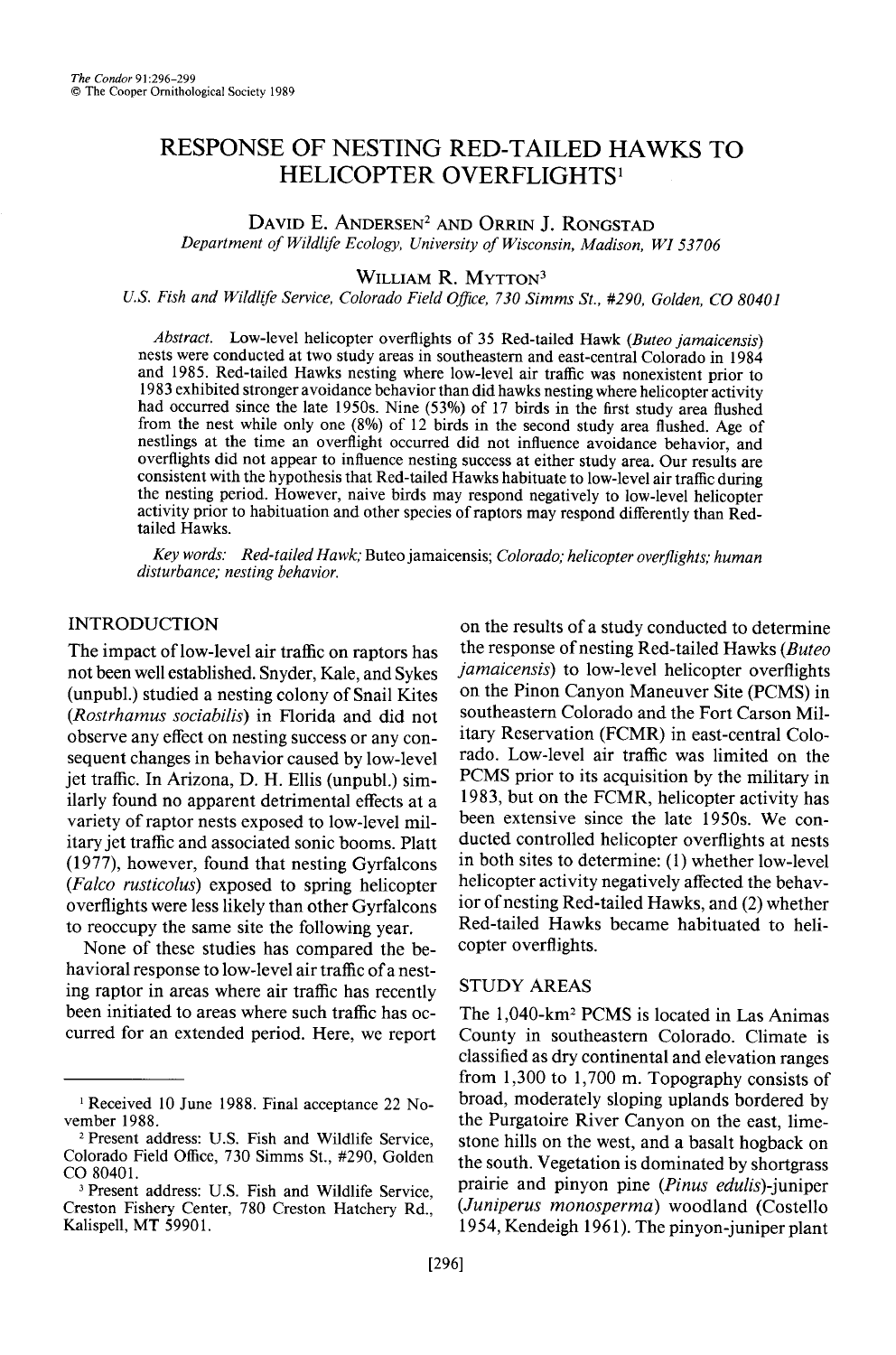| <b>Site</b> | Year         | Date               | Number of<br>nests | Successful nests<br>(%) | Number<br>flushed (%) | Mean behavior<br>score | Mean distance<br>$(m)$ flushed $(n)$ |
|-------------|--------------|--------------------|--------------------|-------------------------|-----------------------|------------------------|--------------------------------------|
| <b>PCMS</b> | 1984<br>1985 | June<br>23 May     | 10                 | 10 (100)<br>7 (64)      | 6(60)<br>7(64)        | 3.2<br>3.3             | 100(6)<br>17 (7)                     |
| <b>FCMR</b> | 1984<br>1985 | 21 May<br>$24$ May |                    | 6(86)<br>6 (86)         | 0(0)<br>1 (14)        | 1.4<br>1.7             | 10(1)                                |

**TABLE 1. Sample sizes, age of nestlings, reproductive success, and responses of nesting Red-tailed Hawks exposed to a single low-level helicopter overflight on the Pinon Canyon Maneuver Site (PCMS) and the Fort Carson Military Reservation (FCMR), Colorado during 1984 and 1985.** 

**association is concentrated along the Purgatoire River Canyon and its associated side canyons, in the limestone hills, and on parts of the basalt hogback (U.S. Department of the Army, unpubl.). The PCMS was acquired by the U.S. Department of the Army in 1983. Prior to this acquisition, PCMS was heavily grazed and supported low human densities since it was settled in the late 1870s (Friedman 1985). Lowlevel air traffic was very infrequent (P. F. Stokes, pers. comm.).** 

**The 556-km2 FCMR is located in eastcentral Colorado along the eastern edge of the Front Range south of Colorado Springs, Colorado. The climate is similar to that at PCMS and elevation ranges from 1,650 to >2,000 m. Most of the eastern half of FCMR lies within the Colorado Piedmont and has a generally sloping surface with low relief (Hubbard and White 1976). The remainder of FCMR is characterized by moderately rolling high plains whose surfaces are often interrupted by scattered rocky escarpments and low foothills (U.S. Department of the Army, unpubl.). Major plant associations include pinyon**  pine-juniper, blue grama (Bouteloua gracilis)**western wheatgrass (Agropyron smithii), and cot**tonwood (Populus sp.)-willow (Salix sp.) (Cos**tello 1954, U.S. Department of the Army, unpubl.). The FCMR was established in 1944 and helicopter training activity began there in the late 1950s. Since then, low-level aircraft training has been extensive, with approximately 15,000 hr flown in 1984 and in 1985 (FCMR-Aviation, pers. comm.).** 

## **METHODS**

**In May and June of 1984, and in May of 1985, we conducted experimental overflights at 35 active Red-tailed Hawk nests on PCMS and FCMR (Table 1). In 1985, four (36%) nests on PCMS were re-exposed to overflights. Likewise, two (29%) nests on FCMR were re-exposed to over-**

**flights in 1985. Nests that were flown over in both years were only included in the analysis of 1984 responses, to minimize the chance of including individual birds more than once.** 

**One overflight a year was conducted at each nest in an Army UH-1 helicopter that flew directly at nests from a distance of at least 500 m at speeds of 45-65 km/hr. Altitude was maintained at 30-45 m above ground level and the helicopter passed directly over or just to one side of the nest. Nests at which birds did not flush were approached to within 30 m. Only nests where at least one adult was in attendance, standing or sitting at or near the nest, and where birds could observe the helicopter approach clearly from at least 500 m (White and Sherrod 1973) were selected for overflights. Overflights were conducted between 07:OO and 12:00 MDT on days when**  wind speed was <25 km/hr. Ambient temper**ature ranged from 6 to 26°C.** 

**Responses of the hawks to the helicopter were assigned to one of five categories (Table 2). A possible sixth category, flight from the nest with aggressive behavior directed at the helicopter,**  was not observed. If the bird flushed we recorded **at what distance, and the closest distance the helicopter approached the bird or the closest distance the flushed bird approached the helicopter. We visually estimated the age of the nestlings (Moritsch 1983) and later determined nestling age using wing measurements (Petersen and Thompson 1977; Bechard et al. 1985; Andersen, unpubl. data) taken during nest visits made after the overflights. On PCMS, three (18%) of 17 nests were on cliffs and 14 were in trees. On FCMR, two (17%) of 12 nests were on cliffs and 10 were in trees. Nest success for the year of the overflight was determined for all nests and in 22 (63%) nests 1 year subsequent to the overflight.** 

**Nonparametric statistical procedures used to test for differences in behavior followed those outlined by Gibbons (1985). Parametric statis-**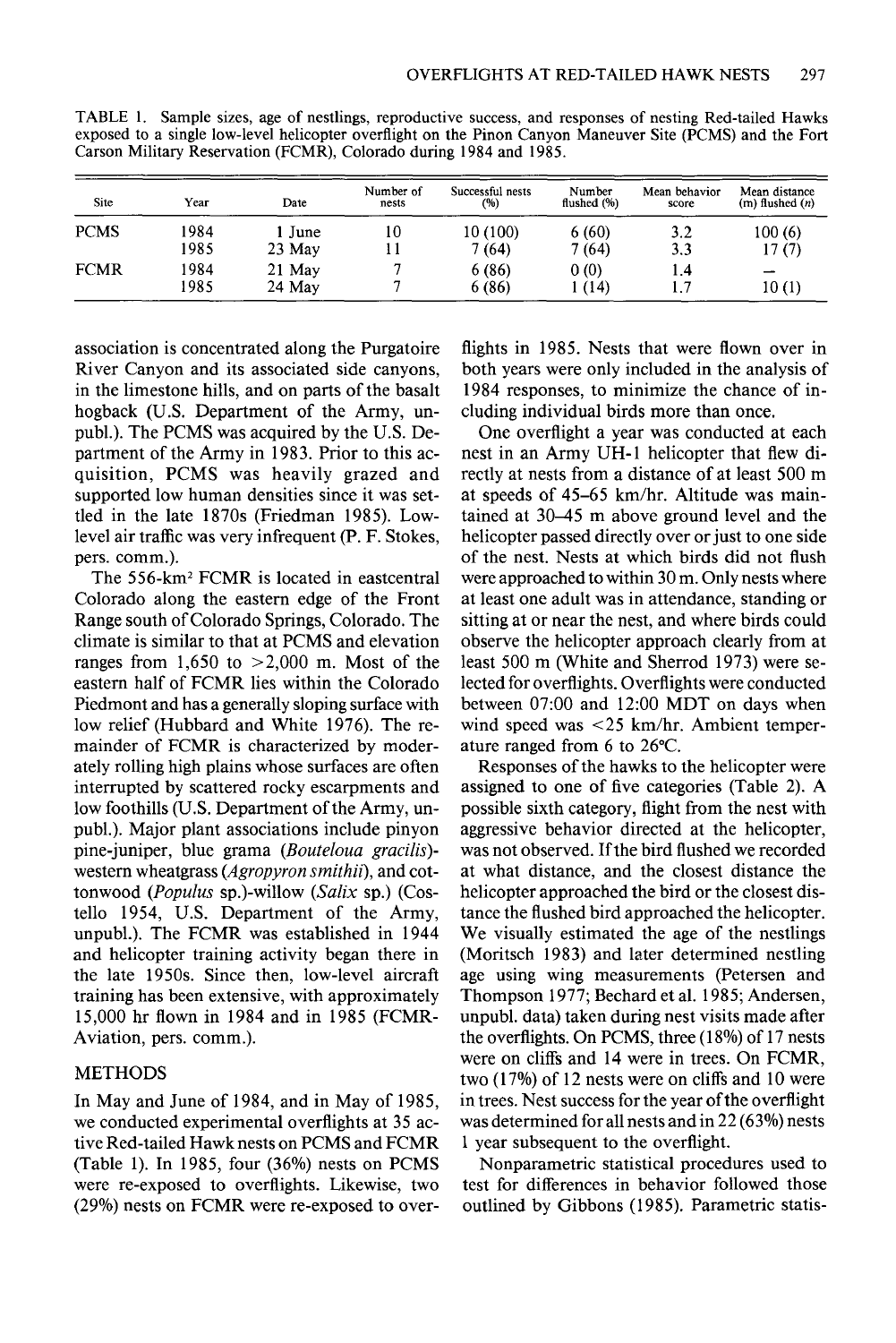**TABLE 2. Categories used to rank behavioral re**sponses of Red-tailed Hawks to a single low-level he**licopter overflight on the Pinon Canyon Maneuver Site and the Fort Carson Military Reservation, Colorado during 1984 and 1985.** 

| Category | Description of behavior                                                                                                                                                       |
|----------|-------------------------------------------------------------------------------------------------------------------------------------------------------------------------------|
| 1        | No visible response to the helicopter—the<br>bird did not appear to change its behavior<br>in response to an overflight.                                                      |
| 2        | Crouch and remain motionless in nest—as<br>the helicopter approached, the bird<br>crouched and did not move.                                                                  |
| 3        | Flight intention movements—the bird<br>crouched and spread its wings as though<br>in preparation for flight, but remained in<br>or near the nest.                             |
| 4        | Flushed from nest—at the approach of the<br>helicopter, the bird flushed from the nest<br>and flew away from the helicopter.                                                  |
| 5        | Evasive flight away from the helicopter—the<br>bird flushed from its position at or near<br>the nest and flew away from the helicopter<br>while performing evasive maneuvers. |

**tics followed Snedecor and Cochran (1980). To test for differences in behavior between years as well as study sites, we used a Kruskal-Wallis test and a simultaneous multiple comparison test (Dunn 1964) on behavior scores. Chi-squared procedures were used to test for differences in flushing frequencies and Spearman's rank correlation was used to test for association. Nests that had experimental overflights in both 1984 and 1985 (four on PCMS, two on FCMR) were excluded from 1985 samples in all statistical tests for independence considerations.** 

## **RESULTS**

**Red-tailed Hawks on PCMS exhibited stronger avoidance behavior to an overflight than hawks**  on FCMR ( $H = 9.80$ , df = 3,  $P < 0.05$ ) with nine (53%) of 17 and one (8%) of 12 ( $\chi^2$  = 6.20,  $df = 1, P < 0.05$  hawks being flushed on PCMS **and FCMR, respectively. Behavioral response to an overflight did not differ between years on either PCMS or FCMR. Hawks that did not flush were**  approached to a similar distance  $(\pm SD)$  on **PCMS (24**  $\pm$  **13 m, n = 8) and on FCMR (30**  $\pm$ 18 m,  $n = 13$ ;  $t = -0.96$ ,  $df = 19$ ,  $P > 0.35$ ).

**Nestlings averaged 23 days old (range = 14- 34) on PCMS during overflights in 1984 and 7 days (range = O-14) in 1985. On FCMR, they averaged 14 days (range = 6-20) in 1984 and 6 days (range = O-IO) in 1985. In 1984, nestlings**  on PCMS were significantly older  $(t = 2.98, df)$ 

 $= 15, P < 0.01$ ) than nestlings on FCMR. Nest**ling ages were not significantly different between PCMS** and **FCMR** in 1985 ( $t = 0.36$ , df = 9, *P*  $> 0.50$ ).

**In 1984, all nests subjected to a helicopter overflight successfully fledged at least one young and in 1985, only one (14%) nest on PCMS and one (20%) nest on FCMR failed. One year subsequent to overflights, 10 (83%) of 12 nests which were relocated on PCMS and all five nests relocated on FCMR were successful.** 

#### **DISCUSSION**

**Several factors may influence the behavioral response of nesting Red-tailed Hawks to low-level helicopter overflights. Parental investment theory (Trivers 1972) suggests that parent birds should defend their offspring more aggressively as more time and energy are invested (Barash 1975). Thus, adults with older nestlings should be less prone to leave the nest and more prone to defend nestlings (see Knight and Temple 1986). However, we found no significant association between the age of nestlings in the nest and the**  behavioral score of the parent  $(r = 0.105, n =$ 28,  $P > 0.60$ ), indicating that cumulative paren**tal investment was not a good predictor of the adult bird's response to an overflight.** 

**Nesting densities and frequencies of intra- and interspecific interactions may influence a bird's willingness to leave its nest. Time spent defending territories from conspecifics should increase as nesting densities increase (Janes 1984). Likewise, past persecution history may also affect nest-defense behavior with birds in areas where they have been persecuted by humans for longer periods being less willing to remain at or near the nest when confronted with potential human disturbance (Knight et al., in press). Our results were inconsistent with both explanations because Redtailed Hawk nesting density on PCMS and FCMR was comparable, at approximately one active nest per 25-30 km2 (Andersen 1984, unpubl. data) and because PCMS has been settled by peoples of European descent for a shorter period (and presumably the hawks have been persecuted less; see Knight et al., in press) than FCMR (Friedman 1985).** 

**Our results are consistent with the hypothesis that nesting Red-tailed Hawks habituate to lowlevel air traffic. Red-tailed Hawks on PCMS that had not previously been exposed to low-level helicopter overflights responded more strongly**